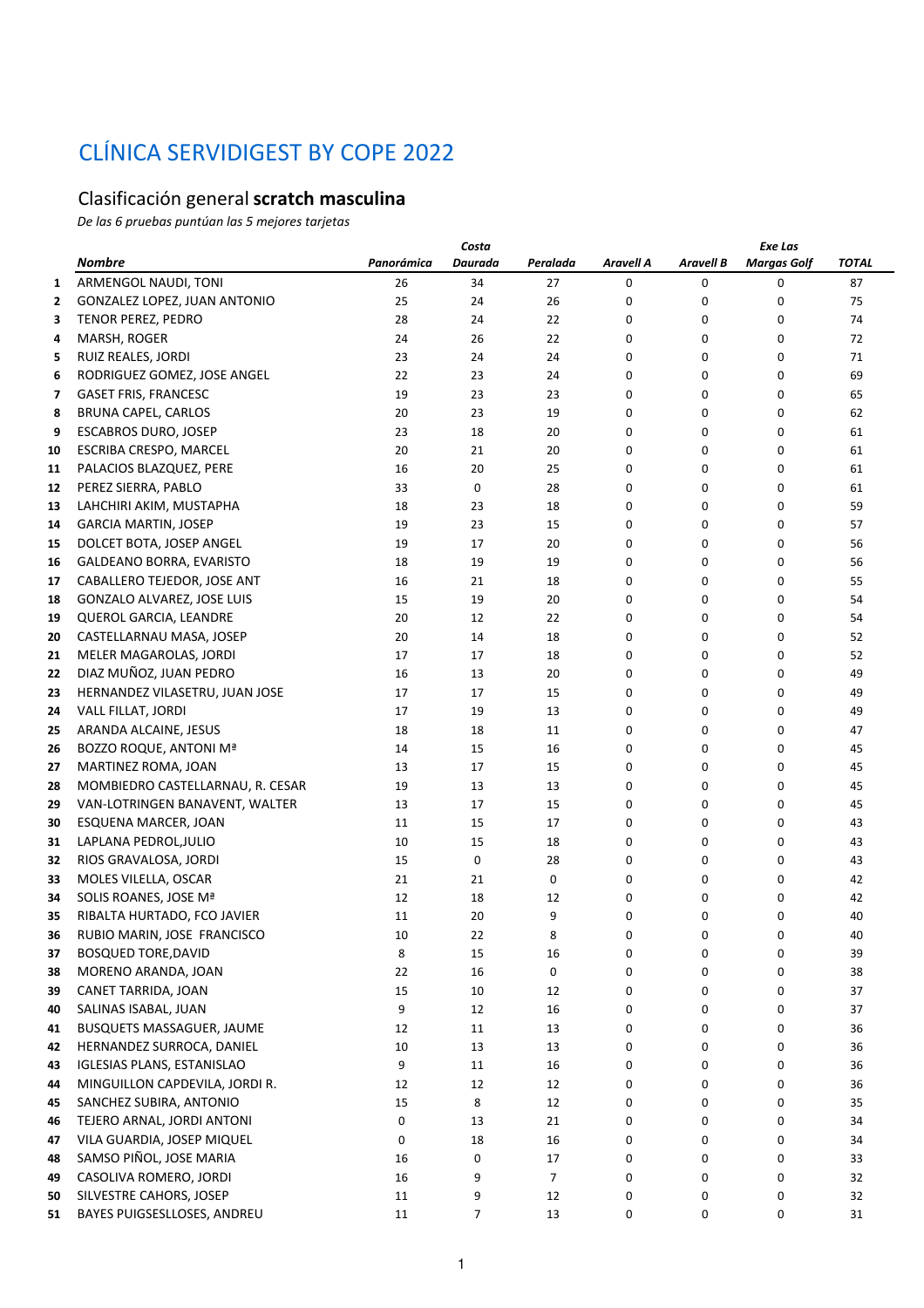| 52  | BIGAS BONAMUSA, JAUME           | 31             | 0              | 0              | 0 | 0 | $\mathbf 0$ | 31 |
|-----|---------------------------------|----------------|----------------|----------------|---|---|-------------|----|
| 53  | DELGADO GONZALEZ, JOSE ANTONIO  | 12             | 10             | 9              | 0 | 0 | 0           | 31 |
| 54  | MARRODAN LIGORIT, JUAN RAMON    | 5              | 12             | 14             | 0 | 0 | 0           | 31 |
| 55  | VILAMITJANA ROBERT, JOSEP       | 9              | 13             | 9              | 0 | 0 | 0           | 31 |
| 56  | ESPAŸA BOZZANI, FRANCISCO       | 10             | 13             | 7              | 0 | 0 | 0           | 30 |
| 57  | PRIETO MATEO, CARLOS            | 11             | 19             | 0              | 0 | 0 | 0           | 30 |
| 58  | ALONSO SANCHEZ, LUIS            | 0              | 0              | 29             | 0 | 0 | 0           | 29 |
| 59  | ORTUÑO RUIZ, LUIS               | 12             | 17             | 0              | 0 | 0 | 0           | 29 |
|     |                                 |                |                |                |   |   |             |    |
| 60  | PUERTAS EGEA, DOMINGO           | 9              | 9              | 11             | 0 | 0 | 0           | 29 |
| 61  | SANTIN BELSO, JOSE MANUEL       | 7              | 12             | 9              | 0 | 0 | 0           | 28 |
| 62  | URROZ LATRE, JAVIER             | 9              | 8              | 11             | 0 | 0 | 0           | 28 |
| 63  | <b>GARRIGA TABERNER, PERE</b>   | 5              | 13             | 9              | 0 | 0 | 0           | 27 |
| 64  | MOLNE TORRES, FRANCESC          | 0              | 14             | 13             | 0 | 0 | 0           | 27 |
| 65  | PUEYO VILLELLAS, ANTONIO MARCOS | 0              | 27             | 0              | 0 | 0 | 0           | 27 |
| 66  | SOLAS GIMENEZ, JOSEP LLUIS      | 12             | 14             | 0              | 0 | 0 | 0           | 26 |
| 67  | TOLOSA MAYO, CARLES             | 0              | 16             | 10             | 0 | 0 | 0           | 26 |
| 68  | ZETTERBECK, MARC                | 0              | 0              | 26             | 0 | 0 | 0           | 26 |
| 69  | CHANA GONZALEZ, PEDRO           | 18             | 7              | 0              | 0 | 0 | 0           | 25 |
|     | DELGADO GONZALEZ, JUAN JOSE     | 9              | 10             |                |   |   | 0           |    |
| 70  |                                 |                |                | 6              | 0 | 0 |             | 25 |
| 71  | SALVADOR TARRASON RAFAEL        | 0              | 11             | 14             | 0 | 0 | 0           | 25 |
| 72  | ALONSO MENDOZA, JORDI           | 8              | 14             | $\overline{2}$ | 0 | 0 | 0           | 24 |
| 73  | JARDI MARTI, RAMON              | 0              | 24             | 0              | 0 | 0 | 0           | 24 |
| 74  | MORELL RIERA, JAUME             | 8              | $\overline{7}$ | 9              | 0 | 0 | 0           | 24 |
| 75  | PERUGA PUYUELO, ANTONIO         | 0              | 16             | 8              | 0 | 0 | 0           | 24 |
| 76  | BALAGUER SANTACREU, VICTOR      | 0              | 23             | 0              | 0 | 0 | 0           | 23 |
| 77  | VILA ROVIRA, RAMON ANTONI       | 0              | 0              | 23             | 0 | 0 | 0           | 23 |
| 78  | FACERIAS DAURA, JAUME           | 7              | 6              | 9              | 0 | 0 | 0           | 22 |
| 79  | GARCIA FERRER, JOSEP Mª         | $\overline{7}$ | $\overline{7}$ | 8              | 0 | 0 | 0           | 22 |
|     | SOLAS GIMENEZ, PAULINO          | 12             | 10             | 0              | 0 | 0 | 0           | 22 |
| 80  |                                 |                |                |                |   |   |             |    |
| 81  | SOLERA CHAPARRO, ANTONIO        | 0              | 12             | 10             | 0 | 0 | 0           | 22 |
| 82  | ROVIRA NOSAS, RAMON             | 11             | 9              | 0              | 0 | 0 | 0           | 20 |
| 83  | SALAS ALMIRALL, JOSEP           | 0              | 0              | 20             | 0 | 0 | 0           | 20 |
| 84  | LLADO RODRIGUEZ, SALVADOR       | 8              | 11             | 0              | 0 | 0 | 0           | 19 |
| 85  | SALVADO MORELLO, ALBERT         | 0              | 11             | 8              | 0 | 0 | 0           | 19 |
| 86  | VILCHEZ MARTINEZ, CESAR         | 13             | 6              | 0              | 0 | 0 | 0           | 19 |
| 87  | ARNAS PARELLADA, JOSE           | 7              | 11             | 0              | 0 | 0 | 0           | 18 |
| 88  | RAMON PRAT, JUANJO              | 6              | 6              | 6              | 0 | 0 | 0           | 18 |
| 89  | LAPEÑA PRIETO, ANGEL            | 0              | 0              | 17             | 0 | 0 | 0           | 17 |
| 90  | ROIG BORRAS, RICARD             | 10             | $\overline{7}$ | 0              | 0 | 0 | 0           | 17 |
| 91  | CHAFER MARTINEZ, RAMON          | 0              | 0              | 16             | 0 | 0 | 0           | 16 |
|     |                                 |                |                |                |   |   |             |    |
| 92  | DE ARVIZU CASTELLO, JAVIER      | 0              | 16             | 0              | 0 | 0 | 0           | 16 |
| 93  | DOT CASANOVAS, MARIO            | 0              | 16             | 0              | 0 | 0 | 0           | 16 |
| 94  | LEON MARQUEZ, LUIS              | 0              | 16             | 0              | 0 | 0 | 0           | 16 |
| 95  | NAVARRO VAZQUEZ, JOSE ANTONIO   | 0              | 16             | 0              | 0 | 0 | 0           | 16 |
| 96  | ROVIRA CABEDO, JORDI            | 0              | 5              | 11             | 0 | 0 | 0           | 16 |
| 97  | ZAMORA GARCIA, JOSE MARIA       | 7              | 6              | 3              | 0 | 0 | 0           | 16 |
| 98  | TOMAS SUCARRAT, JAUME           | 0              | 0              | 15             | 0 | 0 | 0           | 15 |
| 99  | ZUNZARREN OYAGA, ALFRED         | 4              | 0              | 11             | 0 | 0 | 0           | 15 |
| 100 | BLAZQUEZ CAMBERO, FRANCISCO     | 0              | 0              | 14             | 0 | 0 | 0           | 14 |
| 101 | BUYE CASTELLS, ANTONIO          | 0              | 0              | 14             | 0 | 0 | 0           | 14 |
| 102 | CASTRO ESPEJO, ANTONIO          | 0              | 0              | 14             | 0 | 0 | 0           | 14 |
|     |                                 |                | 14             |                |   | 0 |             |    |
| 103 | DOMENECH TUDELA, JOAN           | 0              |                | 0              | 0 |   | 0           | 14 |
| 104 | MARCO CARRETERO, JOSE           | 0              | 0              | 14             | 0 | 0 | 0           | 14 |
| 105 | MEDINA VILLUENDAS, MIGUEL       | $\overline{7}$ | 0              | $\overline{7}$ | 0 | 0 | 0           | 14 |
| 106 | BONET SOLIVELLAS, JOSE LUIS     | 0              | 0              | 13             | 0 | 0 | 0           | 13 |
| 107 | CASTRO ESPEJO, EDUARDO          | 0              | 0              | 13             | 0 | 0 | 0           | 13 |
| 108 | CASTRO ESPEJO, JOSE             | 0              | 0              | 13             | 0 | 0 | 0           | 13 |
| 109 | PUIGCERCOS SASTRADA, JAUME      | 0              | 13             | 0              | 0 | 0 | 0           | 13 |
| 110 | GIL ROCA, RAMON                 | 0              | 12             | 0              | 0 | 0 | 0           | 12 |
| 111 | HERNANDEZ MARTIN, PAULINO       | 0              | 0              | 12             | 0 | 0 | 0           | 12 |
| 112 | MOLET PALAU, JOSEP              | 12             | 0              | 0              | 0 | 0 | 0           | 12 |
|     |                                 |                |                |                |   |   |             |    |